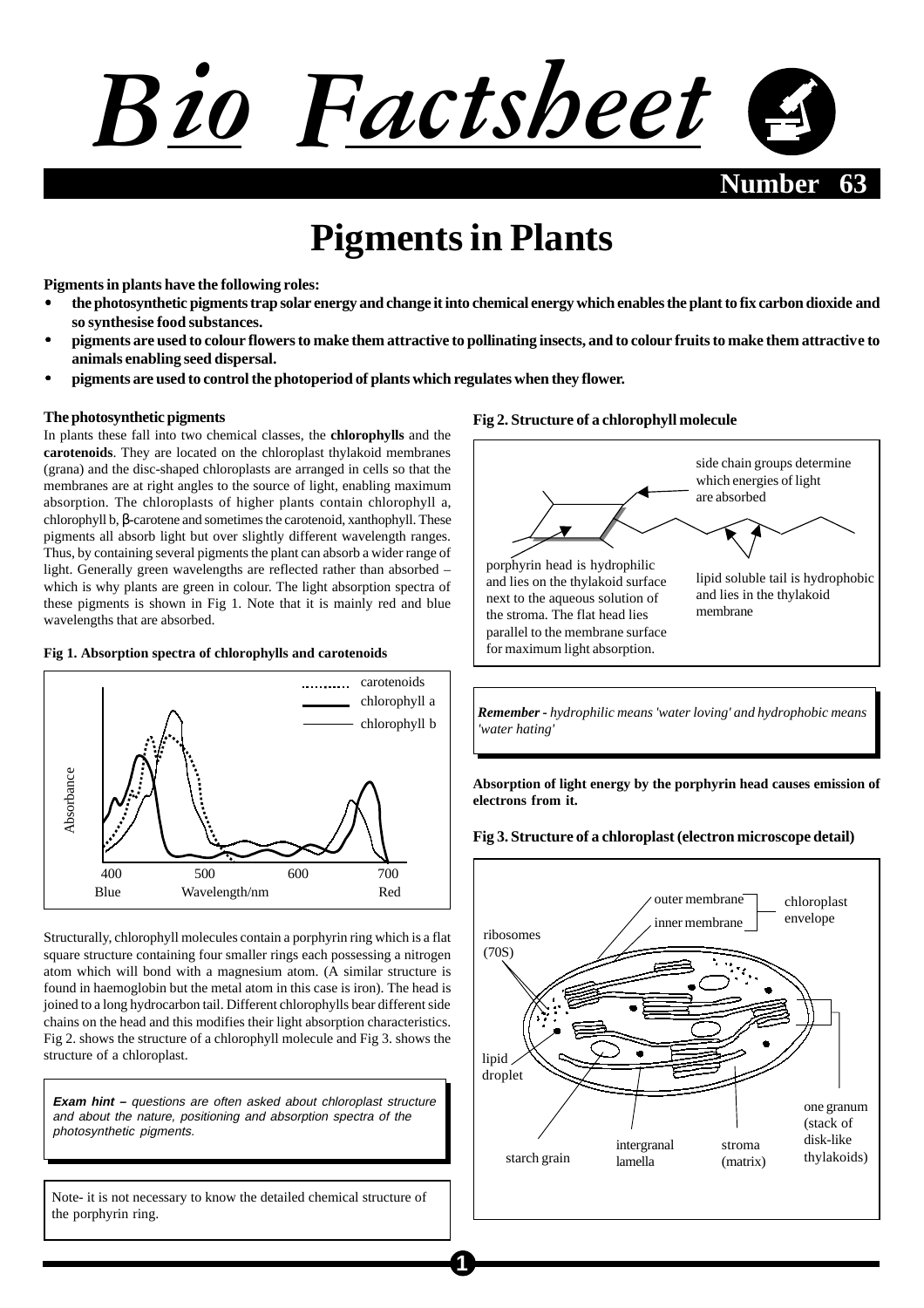#### **Excitation of pigments by light**

The absorption of visible light by the pigments causes the excitation of electrons to '**excited states**' as they absorb energy. This 'excited state' is unstable and the electrons return to their '**ground state**' (which is the original low energy state), losing their energy of excitation as they do so. It is this energy that is trapped during the photosynthetic process.

| light energy   |                                             |                    |
|----------------|---------------------------------------------|--------------------|
| chlorophyll    | $\longrightarrow$ chlorophyll $\rightarrow$ |                    |
| (reduced form) | (oxidised form)                             | (excited electron) |

Each lost electron is accepted by another molecule, called an '**electron acceptor**'. Thus the chlorophyll is oxidised and the electron acceptor is reduced. The chlorophyll is thus an '**electron donor**'.

The photosynthetic pigments are of two types, **primary pigments** and **accessory pigments**. The accessory pigments pass the emitted electrons to the primary pigments. Electrons are then emitted from the primary pigments and it is these that drive the photosynthetic process. The two primary pigments are both forms of chlorophyll a, called P690 and P700 (absorbing light best at 690 and 700 nm wavelengths, respectively). The accessory pigments include other forms of chlorophyll a, chlorophyll b and carotenoids. The light energy trapping systems of the plant are called photosystem I and photosystem II and are illustrated in Fig 4.

### **Fig 4. Energy capture traps of photosystems I and II (in the quantosomes)**



*Remember – losing an electron is oxidation and gaining an electron is reduction. Gaining a proton (hydrogen ion) or hydrogen atom is reduction, losing a proton or hydrogen atom is oxidation.*

The **quantosomes** are regularly spaced particles embedded in the thylakoids, and are either large or small. It is probable that the large quantosomes contain photosystem II and reaction centre II and the small quantosomes contain photosystem I and reaction centre I.

The role of the light reactions is to produce ATP for use in the dark (light) independent) reactions, by the processes of cyclic and non-cyclic photophosphorylation. In addition, the non-cyclic pathway produces  $NADPH_{2}$ .

**Exam Hint –** questions are often asked about the roles of pigments in photosynthesis. Candidates should know about the excitation of electrons in the light traps and their links to photosystems I and II, resulting in ATP and NADPH<sub>2</sub> production.

The roles of pigments in photosynthesis ends with the presentation of excited electrons to the photosystems. For details of the photosystems (light reaction) and the dark (light independent) reaction of photosynthesis Factshheet No 2, The essential guide to photosynthesis, September 1997, could be consulted. There is not enough space in this factsheet to cover the whole photosynthetic process.

#### **Colouring pigments in plants**

The red, blue and purple colours of flower petals and many fruits are due to the presence of different **anthocyanin** pigments. Unlike chlorophylls and carotenoids, these do not lie in plastids but are usually situated in the vacuoles, dissolved in the cell sap, mainly in epidermal cells. Ivory, yellow and orange colourings are due to carotenoid pigments which lie in plastids.

*Remember – prior to leaf fall in deciduous trees the chlorophyll pigments break down. Leaves then turn yellow due to the carotenoid pigments which remain in the chloroplasts and which are no longer masked by the chlorophylls. In many species, the leaves at this time also synthesise anthocyanins, which give the red tints. Similar changes, which are induced by the plant growth substance, ethene, occur in many fruits as they ripen*

Anthocyanins are indicators, showing blue in alkaline media and red in acid ones. Thus changes in pH (of the soil or the cell sap) during the life of the plant may cause changes in flower colour. Chemically anthocyanins are derivatives of glucose (glycosides).

#### **Phytochrome**

Phytochrome is a pale-blue pigment which is important in plant growth and development. It exists in two interconvertible forms.  $P_{660}$  has a maximum light absorption peak in the red end at 660 nm, whereas  $\overline{P}_{730}$  has maximum absorption in the far red at 730 nm. When  $P_{660}$  is exposed to light at 660 nm, it is converted to  $P_{730}$ . When  $P_{730}$  is exposed to light at 730 nm, it is converted to  $P_{660}$ , and it slowly decays to  $P_{660}$  in the absence of light.

Thus during daylight the plant accumulates  $P_{730}$  since daylight contains more red light.  $P_{720}$  is believed to be enzymatically active and influences a number of light-related processes, for example, **photoperiodism,** leaf lamina unfolding and **seed germination.** During the night the  $P_{730}$  slowly converts back to  $P_{660}$ , which is then ready to respond to the daylight again.

Thus, in summary:

- Red light is absorbed by  $P_{660}$  which converts it to P<sub>730.</sub> Far red light is absorbed by  $P_{720}$  which converts it to P
- 
- Far red light is absorbed by  $P_{730}$  which converts it to  $P_{660}$ .<br>•  $P_{730}$  in the dark slowly converts to  $P_{660}$  and it is this slow  $P_{730}$  in the dark slowly converts to  $P_{660}$  and it is this slow conversion that is the 'clock' by which the plant measures night length.

Flowering in long day plants (henbane, snapdragon, cabbage, spring wheat and barley) is stimulated only if the level of  $P_{730}$  stays above a critical value. Flowering in short day plants (cocklebur, chrysanthemum, soya bean, strawberry and tobacco) is stimulated only if the level of  $P_{730}$  falls below a critical value. The levels of  $P_{730}$  are governed by the duration of dark periods (night).